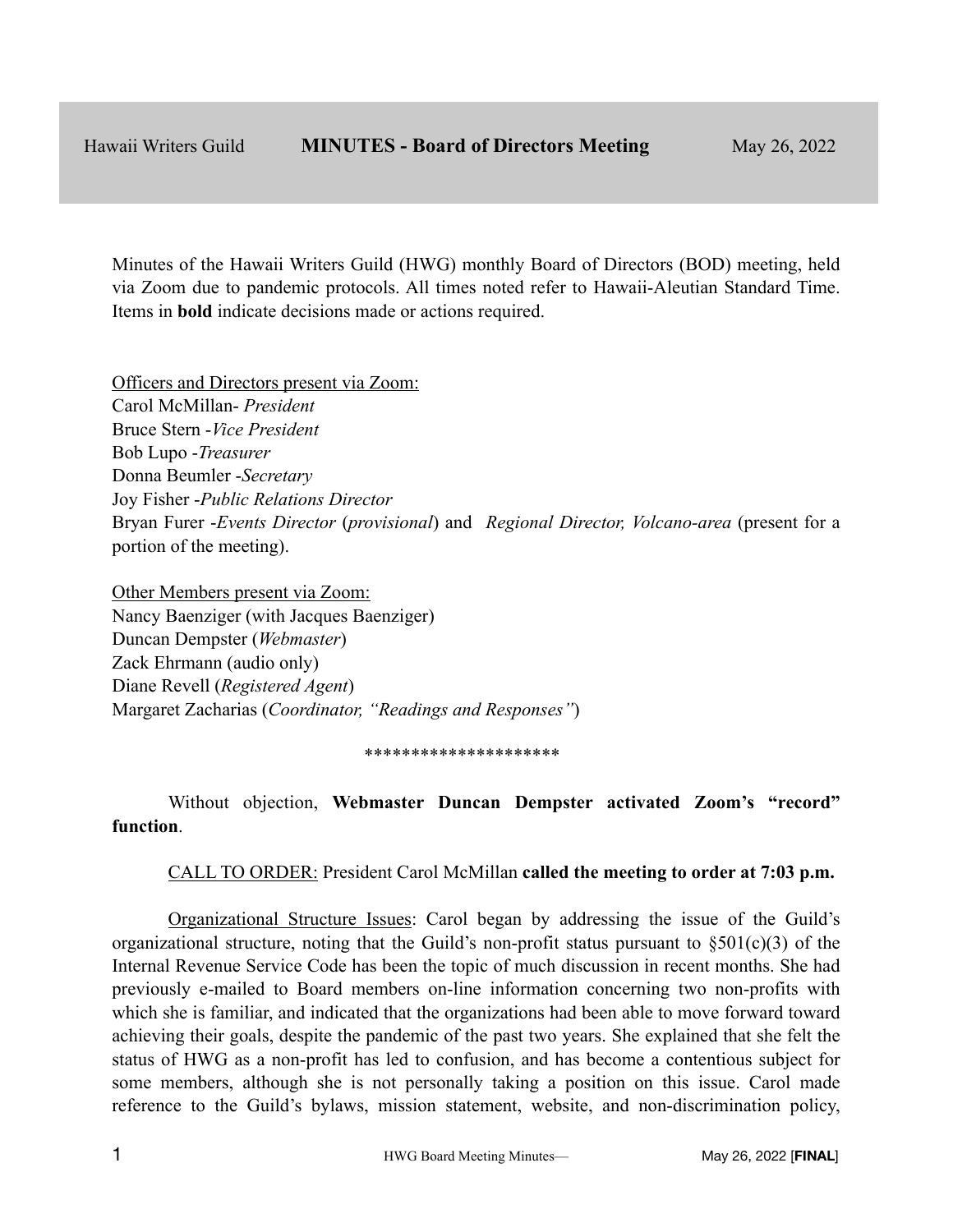advising that she believes these materials may include language which is confusing and/or inconsistent with the Guild's present non-profit structure. Carol also reminded the Board that, while school/youth outreach is a stated goal of HWG, when the opportunity arose to participate in school-related writing activities, Carol was the only member who volunteered. She requested that, in the event that the Guild's non-profit structure is discussed in the future, that issue be handled by the Board in a logical, respectful, and dispassionate manner, and Carol suggested that a written list of pros and cons/benefits and detriments would be useful.

Bruce clarified that the use of the word "vendors" in HWG materials, about which Carol had expressed some concern, simply refers to businesses with whom the Guild may contract. He also noted that the Guild, as a non-profit organization, continues to grow. Furthermore, rather than Guild activities being curtailed by its non-profit status, Bruce cited the much-discussed and very real problem of the lack of volunteers in sufficient numbers as a key obstacle preventing the Guild from making the desired progress toward its stated goals. **He reiterated what has been identified previously by all Board members as a crucial component of the Guild's success: the need to find a way to engage more people, both in terms of numbers as well as diversity.** 

Nancy mentioned that she had joined the meeting in part because she was intrigued by the agenda item which offered a presentation on "publishing and rejection" by Bruce, and that she had not otherwise been privy to the on-going dialogue regarding the Guild's non-profit status. She expressed the opinion that it should be a Guild priority to help members get their work before the public, and that there are many different ways in which that can be done. She added that networking activities should be a priority for HWG.

Duncan suggested that a "volunteer coordinator" position would be ideal in this regard. Both he and Bruce agreed that having someone take on that role could be a vital part of effectively identifying and coordinating members who would take on responsibility for planning and implementing presentations, readings, networking, etc. Bruce added that, in the past, public readings provided opportunities to develop interest in Guild volunteer activities.

Moving on to another aspect of Guild structure, Carol noted that, while Duncan remains HWG's hard-working and much-respected webmaster, he has resigned his position as a voting member of the Board. She suggested that Board members join her in searching for someone who can be trained by or assist Duncan in website management, and also serve as a voting member of the Board per HWG bylaws.

Finally, on the subject of the website, Carol observed that Duncan, as webmaster, currently screens all queries from the general public through the website's e-mail contact field, although Duncan indicated that can easily be changed to someone else (with the caveat there may be an additional fee involved for adding administrators). **Carol requested that Duncan remain the administrator in receipt of these e-mails, but that they be forwarded to her for her consideration.**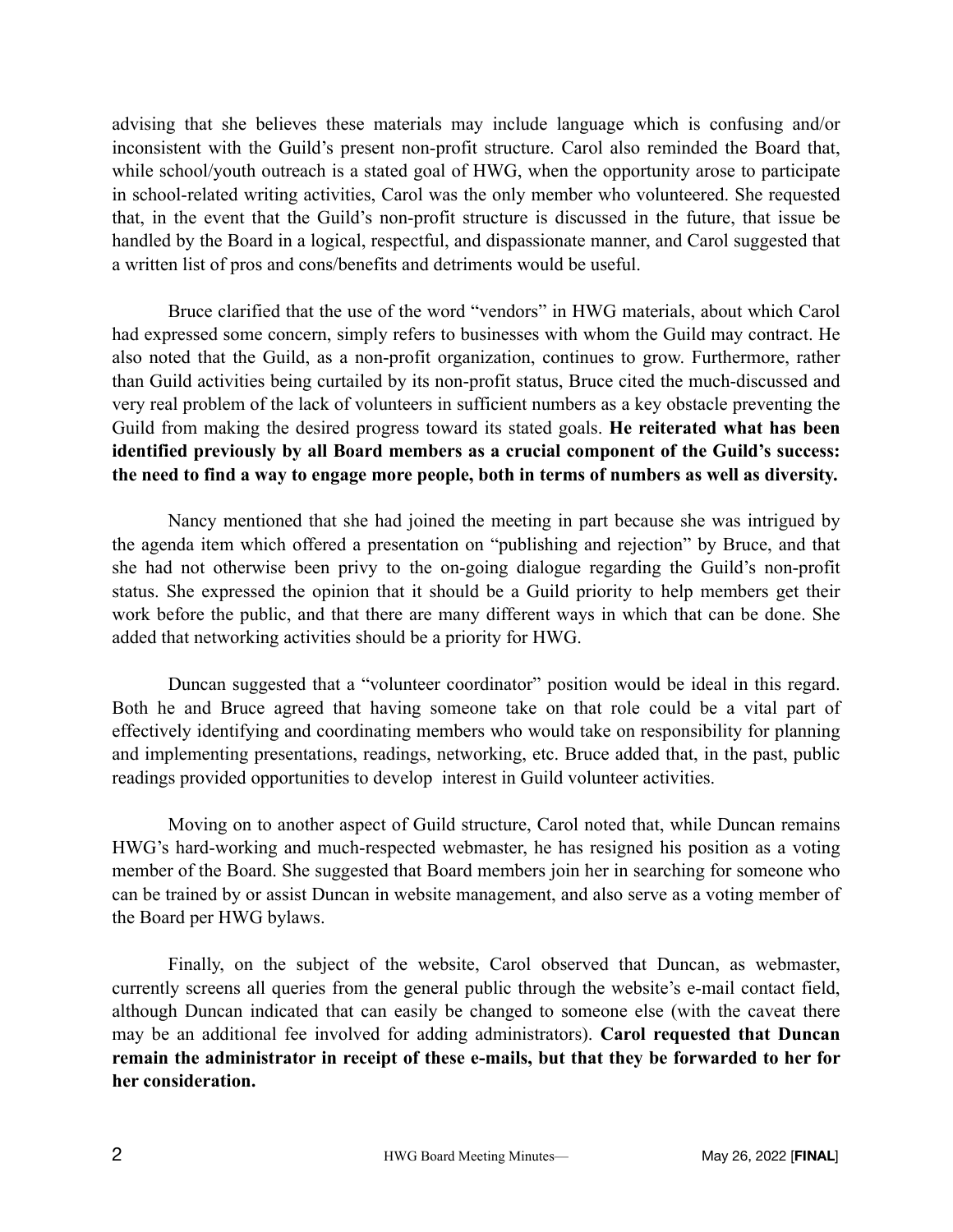Member participation: Zack advised that he was calling in from Maui and was not able to appear with video. He cited concerns that HWG skews toward a more mature demographic, and is not realistically structured for efficacious participation by those under age 55. In particular, the Board meetings— in the past held during the day, mid-week— were not scheduled at a time when working people can easily attend. He also indicated that attendance at the Saturday "Readings and Responses" on-line group could be a big ask for those who only have the weekend to engage in non-employment related activities. Diane expressed her appreciation to Zack for responding to the "Member Guide" survey which she had e-mailed to members[.](#page-2-0)<sup>[1](#page-2-0)</sup> Diane, Carol, and Bruce then inquired about the Board's decision to move the monthly meetings to the evening hours, and Zack, Nancy, and Jacques all **agreed that evening meetings were much more accessible.**

<span id="page-2-1"></span>On the subject of engaging a younger and more diverse membership, Bryan mentioned the importance of determining the reason prospective members may wish to join HWG. He mentioned offering workshops, guest lectures, and other programs which would entice and inspire younger writers, and suggested a presentation on writing graphic novels as a specific proposal for consideration. Joy concurred with this suggestion. Diane then advised (via Zoom's "chat room") that the Guild's website includes a form to propose new events under the "Events Calendar" tab, and that this form might be a useful mechanism for Bryan to use re: his suggestion of a graphic novel presentation.

Carol related her recent experiences with local writers who expressed their disappointment with the Guild's lack of diversity, and encouraged Board members to keep an open mind with respect to the Guild's structure and any changes that might be helpful moving forward. She noted that two members who do not ordinarily attend Board meetings had taken the time to join in at this evening hour; Joy, however, also pointed out that two members on the mainland who *do* ordinarily make an effort to virtually attend Board meetings are not able to do so because of the late hour. Carol reminded the Board that Johnson Kahili sent an e-mail outlining his concerns, and she opined that he brought up issues which need to be addressed.

PRESENTATION: "PUBLISHING AND REJECTION": In an effort to create more interest among members in attending meetings and offering input, the Board has decided to include a presentation on a topic of general interest at each monthly meeting when possible. Vice President Bruce Stern volunteered to start off by speaking on the subject of publishing, as well as the often-related topic of rejection.

Bruce observed that one of the by-products of the pandemic has been that unpublished and even published writers who have found themselves with time on their hands have been flooding publishers and agents with their unsolicited manuscripts. However, it is incredibly difficult for a writer to achieve success of any type in this fashion, and many people will

<span id="page-2-0"></span>Discussed more fully, *infra*, at page 8. [1](#page-2-1)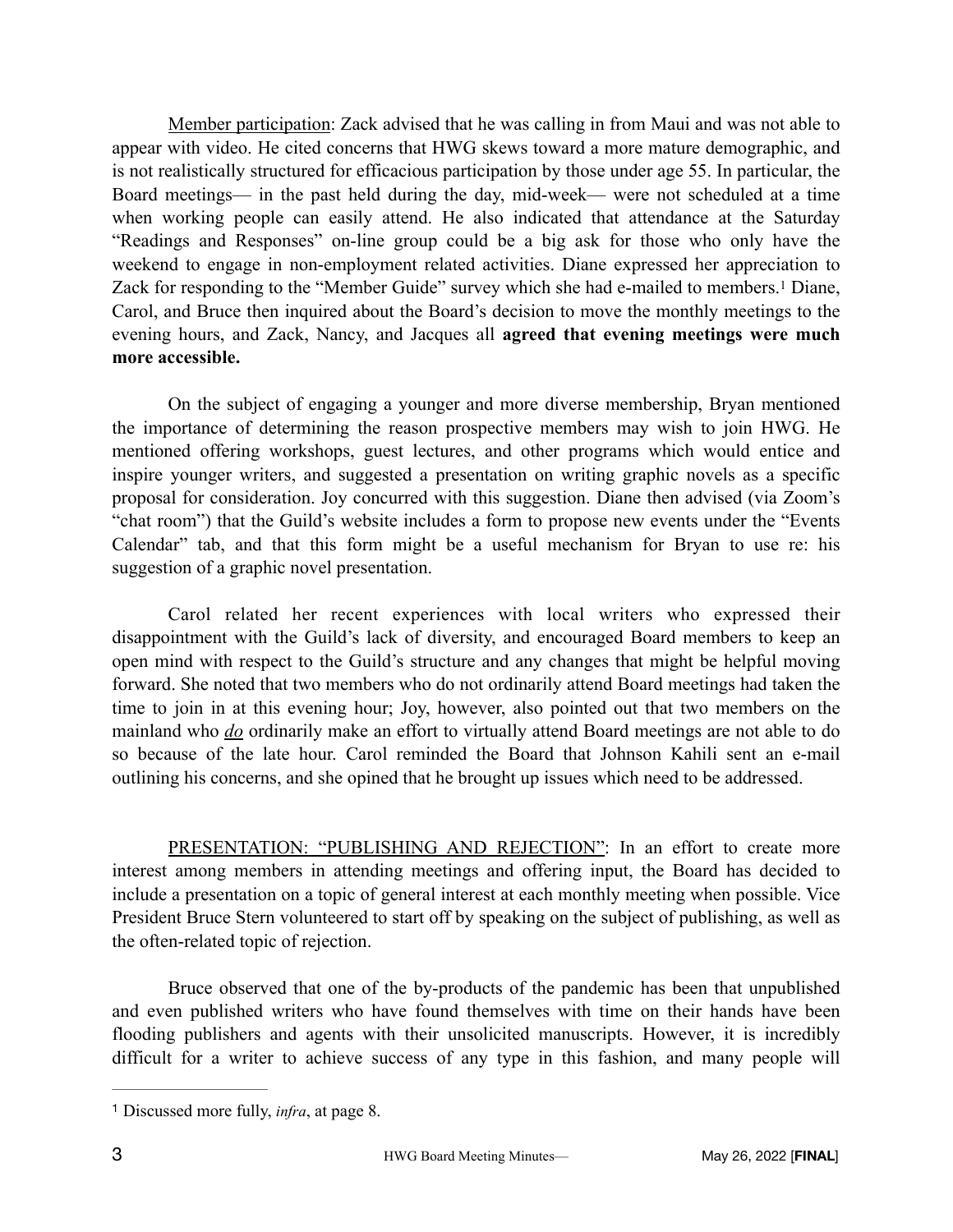understandably have trouble with that level of rejection. Bruce noted that all writers who submit their work naturally hope to receive positive feedback, but the percentage of writers who receive favorable responses from unsolicited (or "over-the-transom") submissions is "vanishingly small." He also remarked that, while a writer may in fact be quite talented and turn out a wellwritten book, efforts to get that product out in circulation before the public may entail dealing with a formidable amount of rejection.

Bruce then discussed the important distinctions between traditional publishing versus self-publishing, indicating that many writers who've failed to achieve the desired results *via* the traditional publishing arena have turned to self-publishing. Bruce has self-published a book using Amazon Kindle, and advises that, while this avenue is more accessible for novice writers, it is nevertheless a complex process to turn out a professional product which is easily readable and well-formatted. He did mention that many of the self-publishing services such as Amazon Kindle have advanced in recent years and become more user-friendly. Many of these self-publishing websites, including Amazon Kindle, are POD, or publish-on-demand, services with very quick turn around times, which is an efficient way for self-published authors to endeavor to distribute their books.

Once a writer has self-published his or her work, marketing of the product is the next step, and—as noted— is not a good fit for every writer. Although traditional publishing includes marketing among the services offered, self-published writers will typically need to pursue marketing strategies on their own. Bruce mentioned that, in the event a writer does not possess the necessary marketing skill set or otherwise chooses not to become involved in marketing, there are companies that will perform this service for a fee—although not every book will be accepted.

As a special observation with regard to writers in Hawaii, Bruce mentioned the potential tax implications of book sales, such as the State of Hawaii General Excise Tax (GET) wherein sellers are required to pay a tax to the state on revenues received. In this regard, Bruce reiterated that the GET is paid based upon *revenue*, not income or profit. It's important to remember that the GET is separate and apart from any income tax obligations. He encouraged anyone who wishes more information in this regard to look into the state of Hawaii's website, which contains additionalinformation about applying for a GET license.<sup>[2](#page-3-0)</sup> This website also explains how GET is calculated, passing the GET onto the purchasers, and deducting GET fees from income tax. In conclusion, Bruce reminded attendees that selling books is a business, and if you are selfpublishing and offering your books for sale, there will be business implications to be aware of.

<span id="page-3-1"></span>Margaret thanked Bruce (*via* Zoom's "chat room") for the valuable information he provided. She opined that this type of presentation is an important aspect of what the Guild can offer its members. Further, Margaret encouraged Bruce to connect with Diann Wilson in order to prepare a video recording of his presentation for the Guild's YouTube program *Write On*. She

<span id="page-3-0"></span>http://tax.hawaii.gov [2](#page-3-1)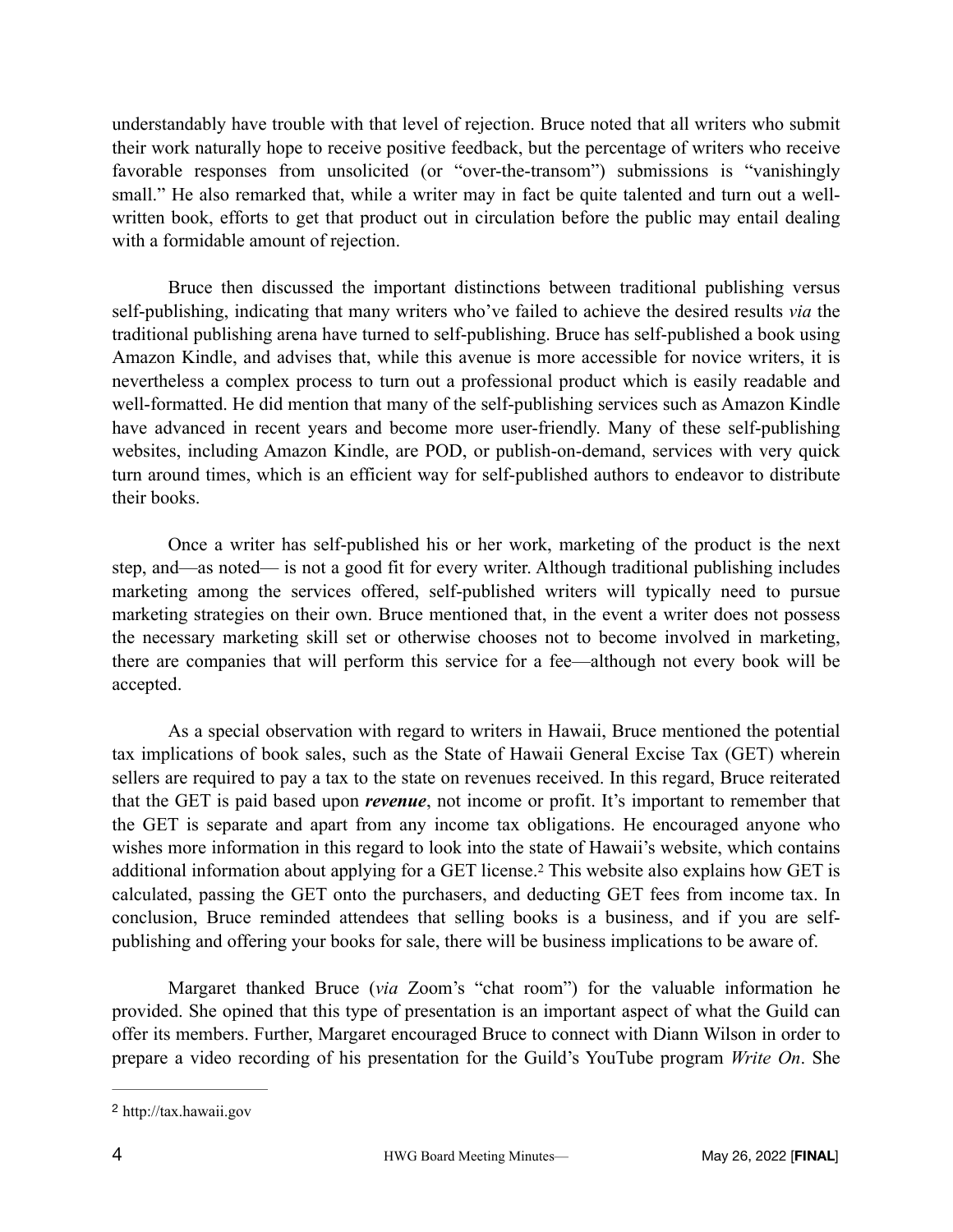also advised that the "Kauai Writers Conference Online" is an additional resource for selfpublishing seminars. She added that there are "reputable Hybrid publishers who split the upfront production costs with the author," and mentioned the "She Writes" website in this regard.

Bryan agreed that this was an excellent topic to be presented, and noted there are other, similar, areas of interest which could serve as the basis for workshops designed to interest and even inspire members. He pointed out that having a good editor is also crucial to developing a professional product, and mentioned that the Volcano writers who wrote and published an anthology (soon to be followed by a second volume) learned about the importance of editing in the process of publishing their work. Bruce concurred on this point, advising that final editing can be a difficult process, and that there are professional editors who will charge a fee to do this, noting that editing is a task which may not be best suited to friends and family members of the author. **Carol suggested that Bruce and Bryan get together to discuss coordinating a workshop to more fully explore presentations of this type**.

Finally, Bruce commented that, while writers who are failing to receive the desired responses from traditional publishing companies may be better off self-publishing, there are challenges, including final editing and formatting, which remain a part of the process for many. He noted that support groups wherein writers are able to read their work and receive feedback in an inclusive and supportive environment can be very important. He observed that writing, publishing, and marketing are all part of the process for writers who wish to sell books. He also stated that for the majority of writers who have trouble handling rejection, traditional publishing may not be a good avenue to pursue. Indeed, learning how to handle rejection is a subject which the Guild would like to present to members in the future. Nancy agreed, suggesting that a helpful topic for members would be for the Guild to present information on coming to grips with rejection, and self-publishing options. On the issue of handling rejection, Margaret commented *via* Zoom's "chat room" that a good "writing buddy" can be of help.

MEMBERSHIP UPDATE: Vice President Bruce Stern provided a membership update both orally and in the form of membership documents which he had compiled and previously emailed to Board members. There are currently 81 active members of HWG, with one newlyaccepted member pending the payment of dues.

Bruce then made reference to the "opt-in list" for those members who wish to share their e-mail addresses with other members. The opt-in list is not to be used for commercial purposes, but rather to facilitate interpersonal communication. This list allows members who wish to be included to seek advice and support on a variety of issues of their choosing, including selfpublishing. Forty-nine members currently have asked to be included on the list, which Bruce recently distributed and will keep updated as may become necessary.

**Bruce then addressed the use of HWG's Google Groups e-mail service. There are only a limited number of people who are authorized to send e-mails to the membership using the Google Groups program, which is administered by Webmaster Duncan Dempster.**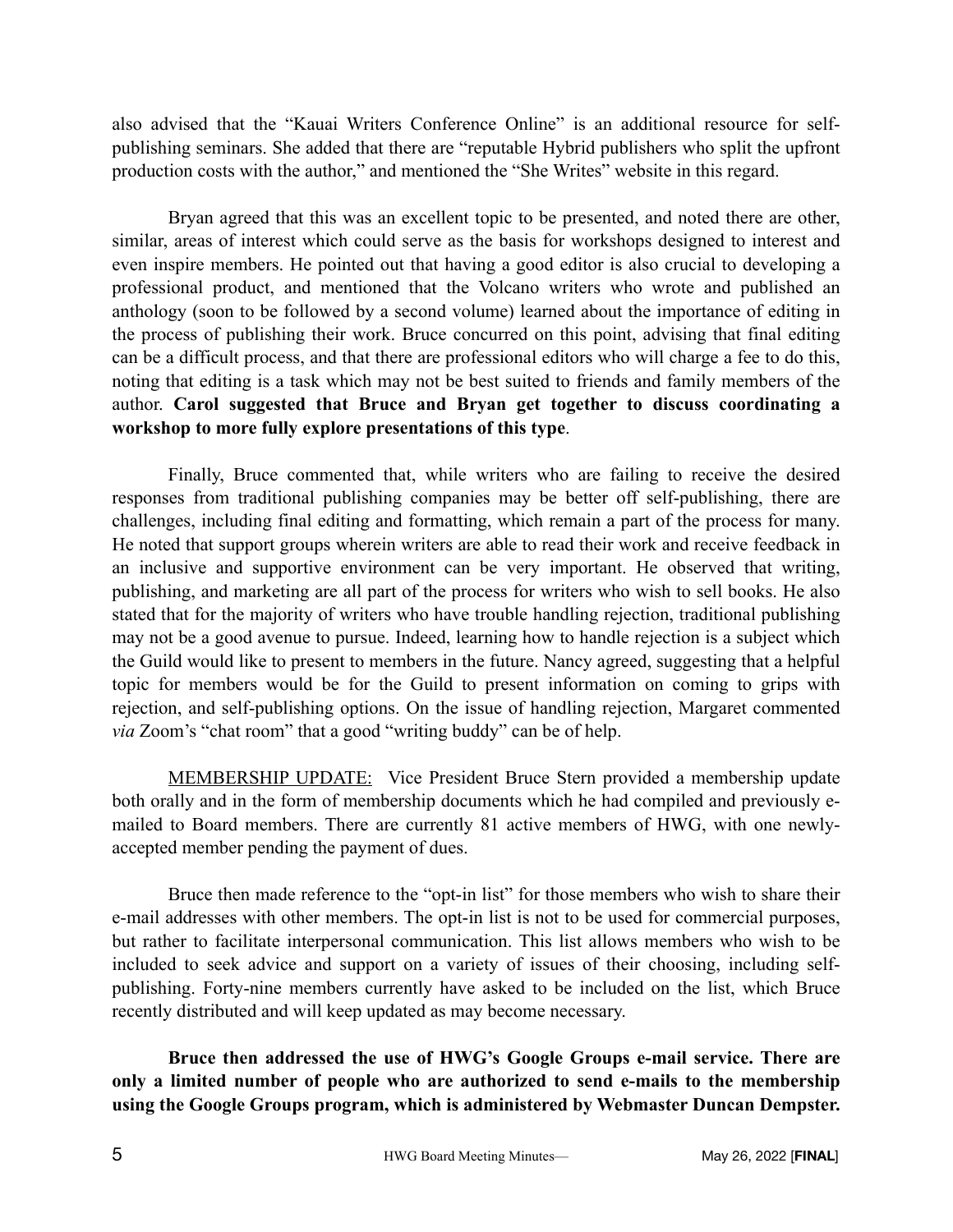**Duncan did acknowledge that it was an oversight to not remove the posting authority of a former member from whom authority had been withdrawn, but that has since been corrected. On the question of whether authorized members require prior permission from the Board in order to send emails to the membership, it was clarified that, if the e-mails from an authorized sender are within the purview of that individual's established role within HWG, prior permission is not required.**

Margaret then inquired into whether the Board had deemed her e-mails referencing the on-line group *Readings and Responses* to be appropriate, noting that recent changes to the groups's structure have resulted in only two *Readings and Responses* e-mails being sent to the general membership per month. Joy sought to clarify these structural changes, and although a discussion was initiated on this subject, Carol noted that this is not an agenda item, she is not prepared to address it in detail, and **she would like to defer any further discussion until next month's meeting**[.](#page-5-0) [3](#page-5-0)

<span id="page-5-1"></span>TREASURER'S REPORT: Treasurer Bob Lupo previously submitted via e-mail a "Final Treasurer's Log as of April 29, 2022," reflecting an ASB operating balance as of that date of \$7,388.12 (please see Attachment "A"). Bob advised that May has been a slow month in terms of the Guild's finances, and that since this log was finalized, one member has submitted a dues payment. Additionally, there have been two outgoing expenses for the month of May, resulting in a balance this date of \$7,403.12.

SECRETARY'S REPORT: Donna provided an update regarding the Annual Ethics training held on April 27, 2022 and the conflict of interest forms to be completed by each attendee. Having collected all the COI forms submitted, there remains one outstanding; **Donna will reach out to that Board member with a request to submit his COI form at his convenience.**

Additionally, Donna is compiling a list of the Guild's tangible assets, in order to identify which member has Guild property at his or her home, and in what quantity. She has been provided information in this regard by Joy and Diane, and **will follow up with a third member who may be in possession of additional property.**

# COMMITTEE REPORTS/UPDATES

<span id="page-5-0"></span><sup>&</sup>lt;sup>[3](#page-5-1)</sup> Per Margaret's subsequent e-mail, she will not be available to attend the Guild's BOD meetings in June or July.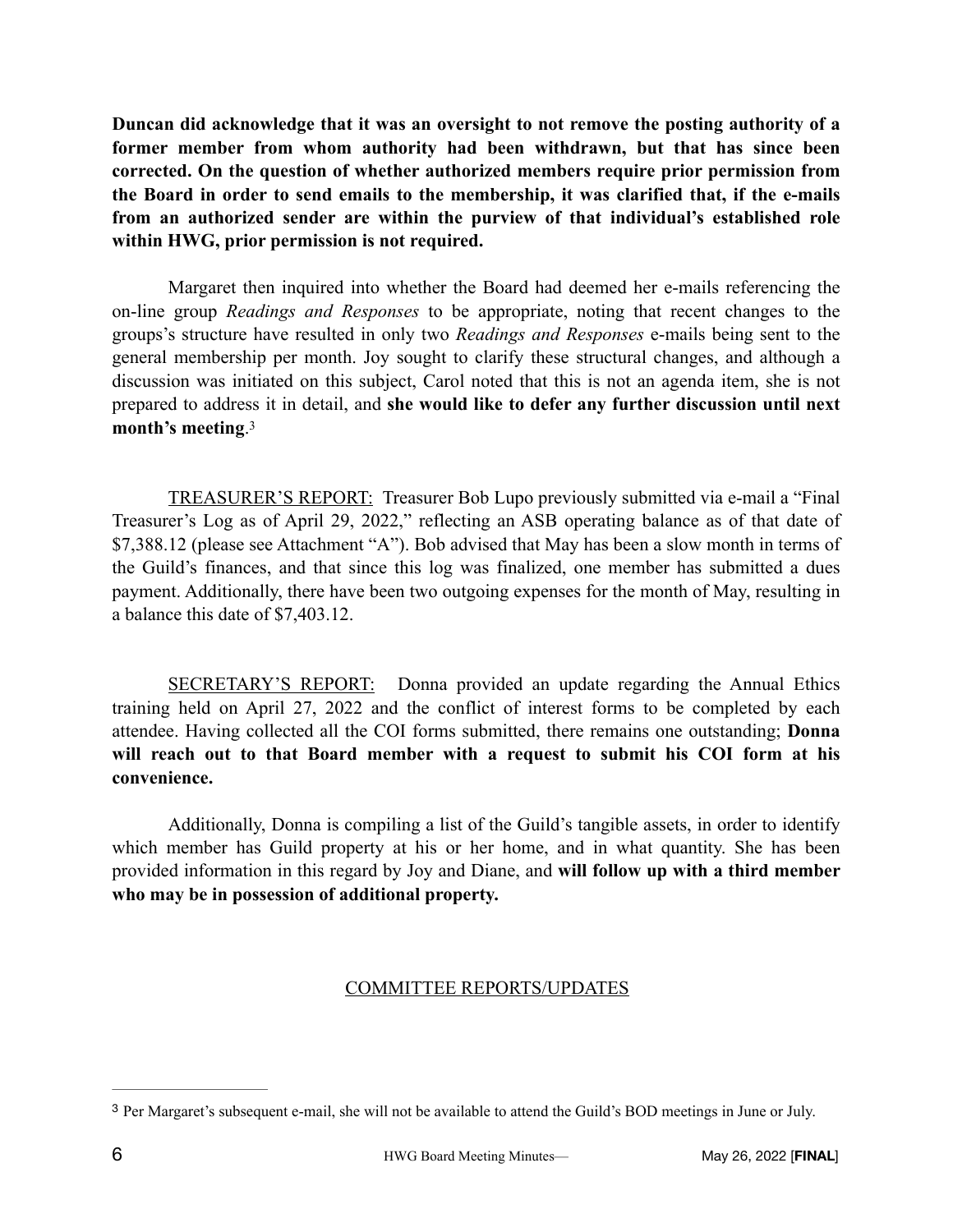PUBLIC RELATIONS DIRECTOR Joy Fisher reported that there have been no public relations releases this month.

Joy brought up the subject of the Guild's website's "Calendar of Upcoming Events," noting that a member has brought to her attention that it would be helpful to be able to see activities listed under this tab on a regular basis (in addition to receiving notice *via* e-mail). **She observed that it would be a good practice to begin posting upcoming events under this tab on the website on a regular basis, as both members and non-members can access the Guild's website**.

Joy also made reference to the Guild's Facebook pages, of which there are two: one open to the public, one restricted to members, and both currently administered by Joy. She queried as to whether there remains a need for a members-only Facebook page, now that Bruce actively maintains and distributes an opt-in list. **Bruce indicated that he would like to see the Guild continue to post to both Facebook pages, as some people are very active in this regard. He agreed, however, that someone is needed to take over this role for Joy with respect to managing the Facebook pages**. Diane added that she believes Bryan administers a Volcano-area writers Facebook page as well. Carol mentioned that she has been talking to someone who may be interested in becoming a member, and who may be able to serve in a volunteer role, such as co-events director.

With respect to the Guild's affiliation with the Berkeley branch of the California Writers Club (CWC), Joy advised that the speakers series is on hiatus over the summer. However, the Berkeley group will be presenting readings of newly published work by its members, and, on June 16th, HWG/CWC member Cecilia Johansen will be reading her work. **Joy will e-mail information regarding how Guild members might virtually attend this reading in advance of the 16th.**

EVENTS DIRECTOR: Bryan Furer, as provisional events director, was not able to stay for the entire meeting and was unable to provide an update at this time.

WEBMASTER Duncan Dempster reported that he has been corresponding with the two new members who have joined this month in regard to developing their own personal "author's page" for the Guild's website.

Pertaining to Joy's comments about the website's "Calendar of Events," Duncan remarked that posting to the Calendar is a function of the webmaster, and that he should be notified of future events to be posted.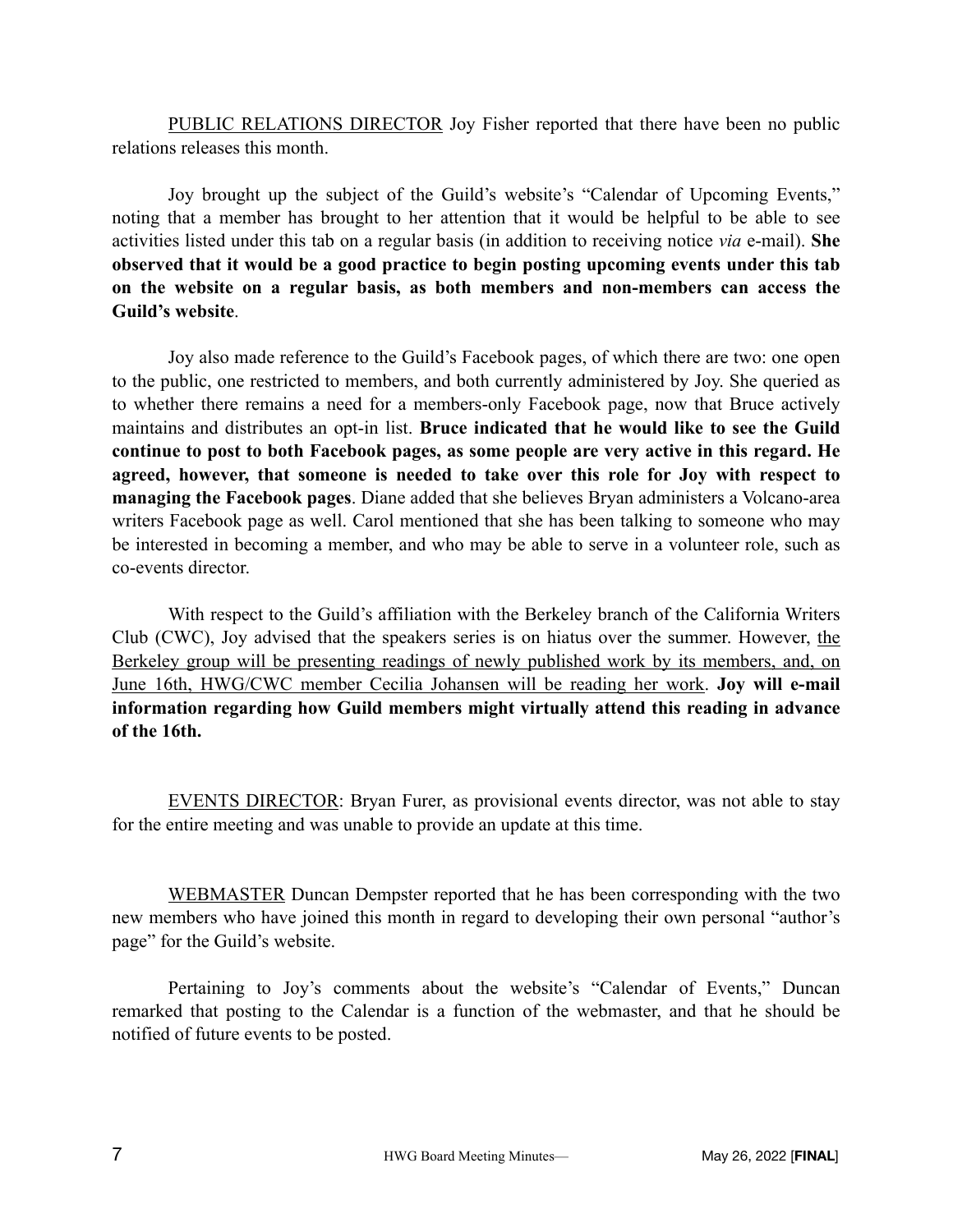*LATITUDES, 4th edition* UPDATE: Bob Lupo, as managing editor of *Latitudes*, discussed plans for next years' edition, reminding the Board that he expects the submission window to open on September 1st and close on November 1st.

On the issue of the screenplay category for *Latitudes, 4th ed.*, Bob mentioned that he is searching for a second screenplay editor (in addition to Bryan) to review submissions. Several people mentioned that member Frank Reilly is adept at the screenplay genre, although it was observed that in the past he has indicated that his schedule would not allow him to assist in this regard. Bob commented that he'd like the screenplay editors to be in place and to finalize guidelines for screenplay submissions by late July.

#### REGIONAL DIRECTOR REPORTS:

Bryan Furer, on behalf of the Volcano-area writers, was unavailable to update the Board. Similarly, Eila Algood, was unavailable to provide an update regarding the Kohala-area writers group.

NEW MEMBER ORIENTATION MATERIALS: Diane Revell reported to the Board as follows: she had previously e-mailed a survey to all members inquiring as to what they would like to see among materials collated for a new member orientation packet. She received e-mails from four members in reply, and in turn sought some clarification. She then distributed *via* email a draft outline of a new member orientation packet ("Member Guide") based upon the information she'd received as well as her own observations. This outline includes links to the Guild's website, and a short history of HWG. Diane then inquired of Board members as to whether they in the past have received questions from new or prospective members, and indicated that it would be helpful to know what type of concerns have been expressed as she compiles the materials for the "Member Guide."

Discussion then focused on the criteria for acceptance of an application for membership, the Board concurring that the current membership criteria is vague, and that there is a need to develop this more fully.

Margaret and Carol then brought up the previously-debated topic of prospective members demonstrating a connection with the state of Hawaii as part of the criteria for acceptance into HWG. Diane noted that she and Duncan had recently added a question to the membership application which had been designed to address this: "What prompted you to apply for membership in Hawaii Writers Guild." However, Margaret opined that the question is not specific enough to ascertain a Hawaii connection. Carol and Bruce requested that Duncan add a more specific (and mandatory) question to the membership application, although clearly nonresidents will not automatically be denied membership solely based upon residency.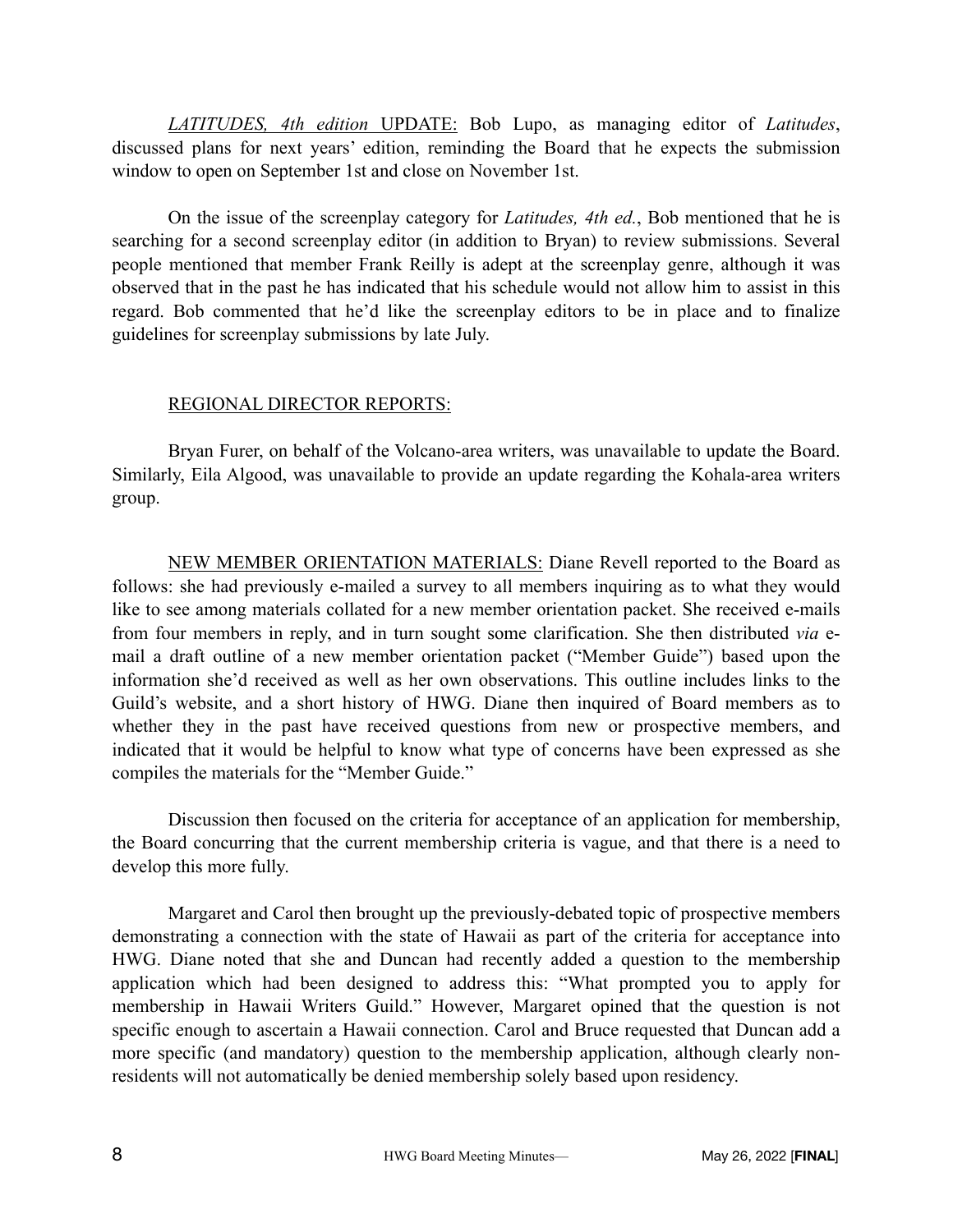Bruce expressed his appreciation to Diane for her diligence in developing the "Member Guide," which will provide helpful information for both new members and those considering membership. He proposed that she include references to non-HWG activities that are nevertheless loosely affiliated with the Guild, such as the writers groups at Tutu's House, and in the North Kohala and Volcano areas. It was suggested that there may be an active writers group in the East Hawaii area, as well as on other islands, and Diane will reach out to members on neighbor islands in this regard.

IN CLOSING: Margaret expressed her appreciation to Board members for their commitment and hard work. Carol reiterated the need to attract a more diverse and younger membership, and Joy remarked that outreach to all potential members is important. Margaret also observed that the Guild's on-line literary journal has been wonderfully successful in engaging writers who'd like to become members in order to seek the opportunity for publication in *Latitudes*, and in this regard, Donna mentioned that possibility of including a "student submission" category in future editions of *Latitudes*.

## ANNOUNCEMENTS:

The next **Board of Directors meeting will be held on Thursday, June 23, 2022 at 6:30 pm**. Due to pandemic restrictions, all meetings for the foreseeable future will be **held via Zoom ONLY and will be hosted by Duncan.** 

**Requests for items to be added to the agenda for the next regular Board meeting should be sent via email to President Carol McMillan (**[sylvanease@gmail.com](mailto:sylvanease@gmail.com)**) and Secretary Donna Beumler (**[dmbeumler@gmail.com](mailto:dmbeumler@gmail.com)**) at least 10 days prior to the next meeting (no later than June 13, 2022). The final agenda will be emailed to the full membership five days prior to the meeting.**

The **meeting adjourned at 9:02 pm.**

Respectfully submitted this 6th day of June, 2022,

By: *\_\_\_\_Donna Beumler\_\_\_\_\_\_*

 Donna Beumler Secretary, Hawaii Writers Guild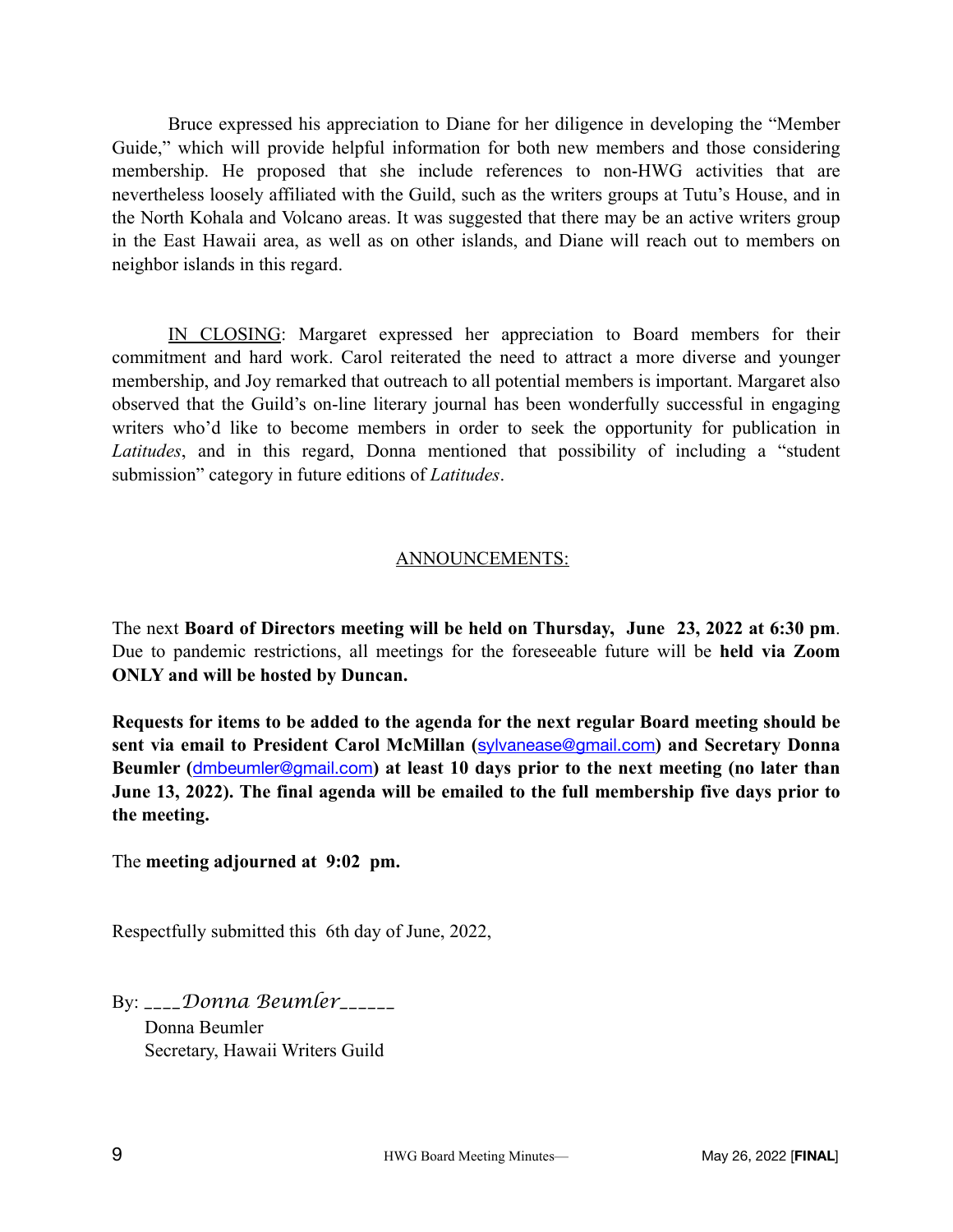# ATTACHMENTS:

# ATTACHMENT "A": Final Treasurer's Log, April 29, 2022

## PARKING LOT:

Nothing at this time.